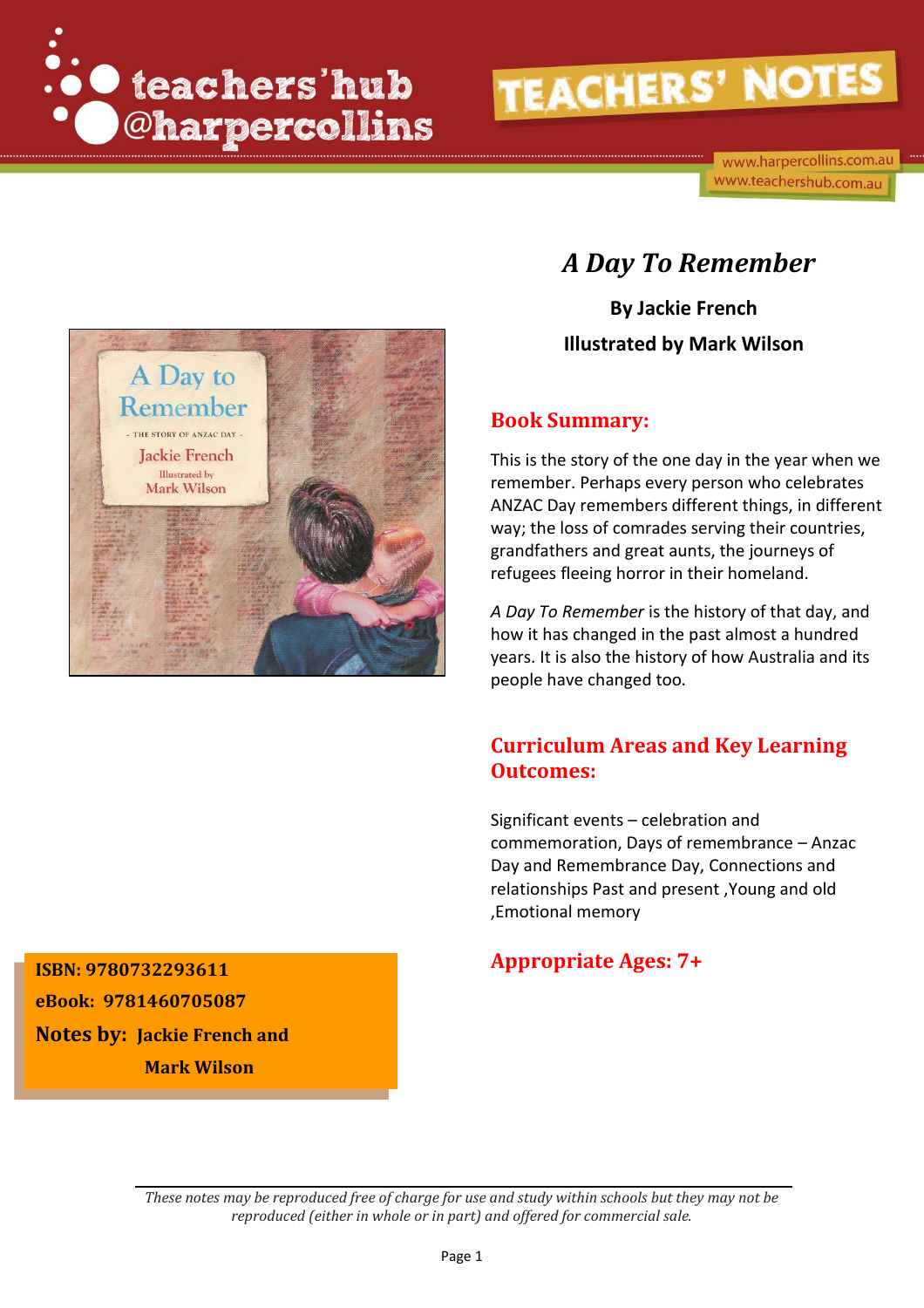

www.harpercollins.com.au www.teachershub.com.au

### **CONTENTS**

- Australian Curriculum
- Pre Reading Suggestions
- Post Reading Suggestions
- Writing Style
- Author's Inspiration
- The illustrations
- Illustration technique
- Educational applicability
- Themes
- Suggested classroom ideas

### **AUSTRALIAN CURRICULUM**

The activities and discussion points suggested in these notes can be modified and adapted for different year levels. They address a variety of outcomes in the following Learning Areas:

#### **ENGLISH**

Language: ACELA1787 ACELA1469 ACELA1483 ACELA1491 ACELA1496 ACELA1498

Literature: ACELT1582 ACELT1589 ACELT1594 ACELT1596 ACELT1604 ACELT1607 ACELT1608 ACELT1610 ACELT1613

Literacy: ACELY1677 ACELY1679 ACELY1689 ACELY1692 ACELY1702 **HUMANITIES AND SOCIAL SCIENCES** 

History: ACHHK045 ACHHK063 ACHHK064 ACHHS048 ACHHS052 ACHHS065 ACHHS067 ACHHS068 ACHHS081 ACHHS082

#### **THE ARTS**

Drama: ACADRM027 ACADRM028 ACADRM031 ACADRM035 Visual Arts: ACAVAM108 ACAVAM111 ACAVAM112 ACAVAM116

### **PREPARED BY**

Jackie French and Mark Wilson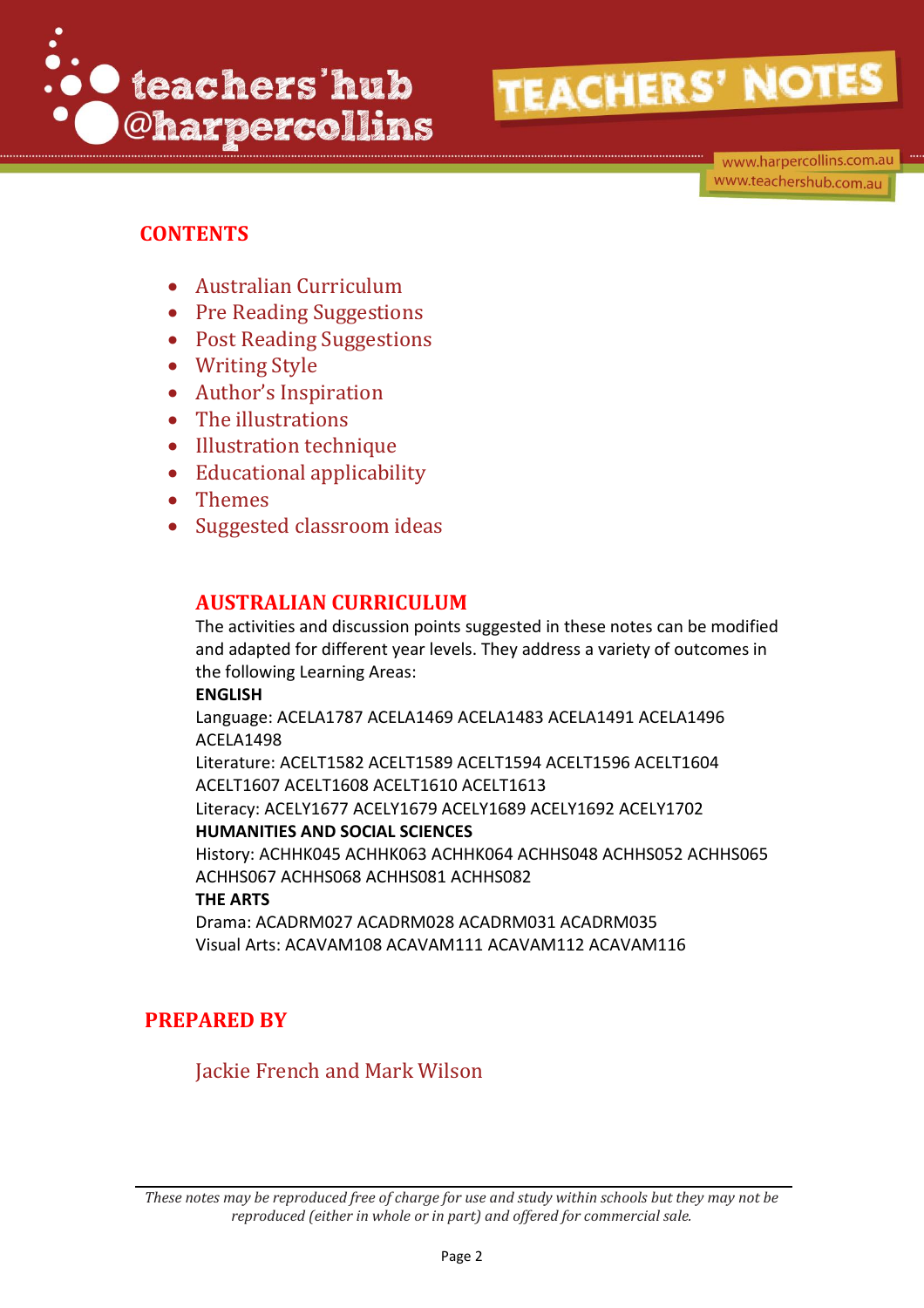

www.harpercollins.com.au www.teachershub.com.au

### **Pre- Reading Suggestions**

Before reading the book you may like to have a general discussion about the following:

- What does ANZAC stand for?
- What is ANZAC day?
- What wars have Australia taken part in?

 Are there any members of your family that have been involved in war? What have they told you about what they did and why they did it?

• What other roles have Australian troops played, other than just combat? • Have their roles changed over the years?

 Why it is important for young Australians to understand what happened during times of war? What can be learnt from this understanding?

#### **After reading the book:**

 How did this book make you feel about war? Do you feel any different about war now than you did previously?

- What is the major thing that you learnt by reading this book?
- How do the illustrations on their own convey a story? Explain.

#### **WRITING STYLE**

–An extract from *A Day to Remember*

*'But still they came, and they remembered: those who had suffered as the bombs of others dropped from the sky; refugees torn from their homes, faraway; children conscripted as soldiers for wars they didn't understand. All who had suffered in war; all who had given their lives for their country leaving loved ones and children behind; all those who did their best to make things better: this was a day to remember them all. Australians had served in so many places now: in Timor, keeping peace with United Nations forces after Indonesian troops and local militias killed and pillaged after Timor's vote for independence; in Zimbabwe as it won its independence; in Namibia, in Cambodia and Somalia, trying desperately to help the war-torn countries with medical and other aid; and in Tonga, Papua New Guinea, Bougainville, and the Solomon's keeping calm after deadly riots ripped apart the country. More would go back to Timor to keep order after an attempt to assassinate*

*These notes may be reproduced free of charge for use and study within schools but they may not be reproduced (either in whole or in part) and offered for commercial sale.*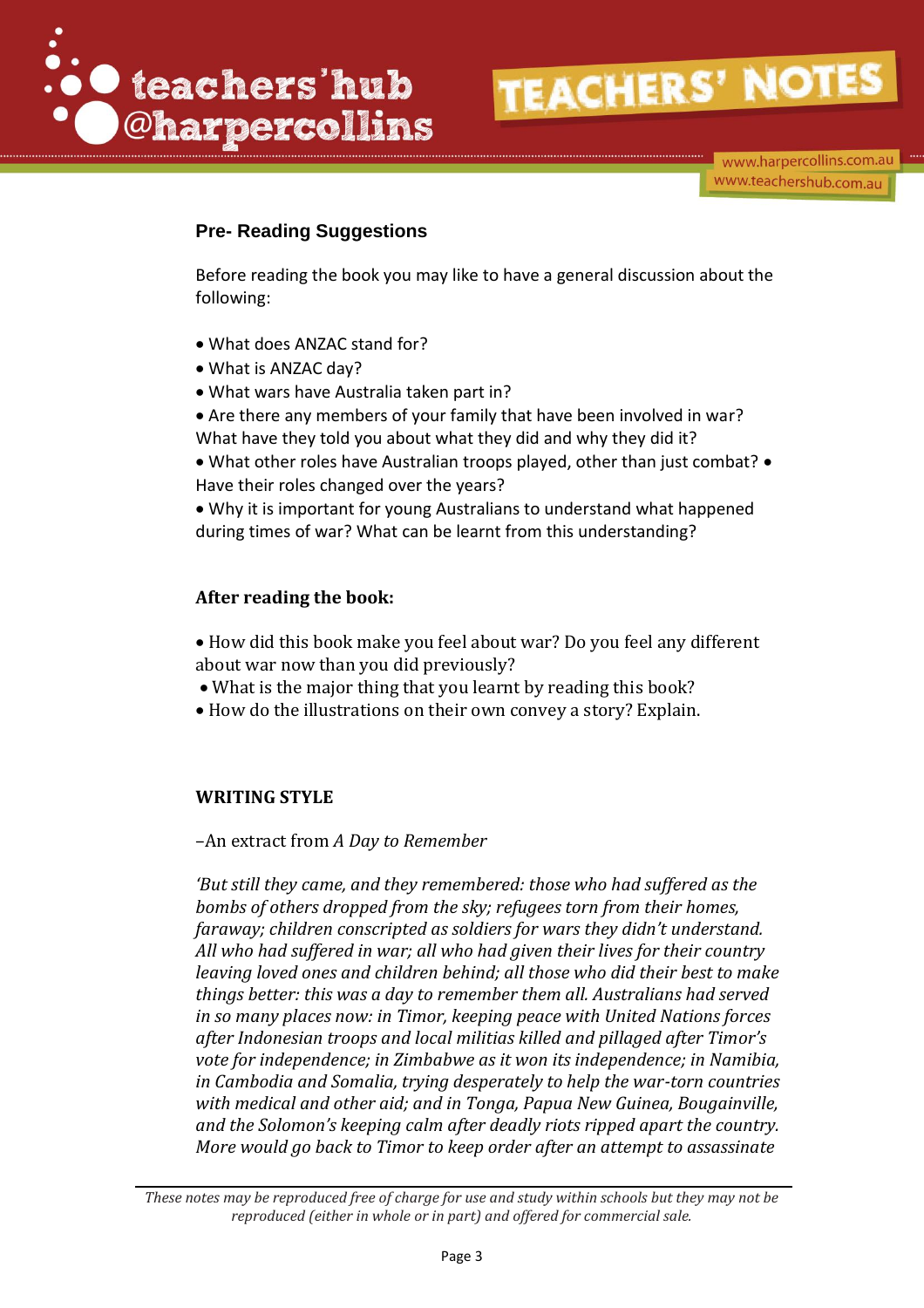

www.harpercollins.com.au www.teachershub.com.au

*their President, and to Haiti after an earthquake shattered the land. Others served in the horror of Rwanda, as two tribes tried to exterminate each other, killing millions, leaving millions homeless and starving. Peace is too fragile to be easily made or kept. They did the best they could.'*

#### **Authors Inspiration**

Jackie's Inspiration I grew up with the battered and weary of world war two around me, men still scarred in body and mind by Japanese prison camps or the Burma railway, women who had survived concentration camps. I saw boys of my own generation march away as conscripts, while I marched in anti-war demonstrations. I know young men and women who risk their lives now to aid others and serve their country. I realised how few Australians even know where our defence forces serve and have served, places like Tonga and Rwanda and Haiti.

I've seen ANZAC Day change from the solemnity of my childhood, the often grim faced men, to the years when it almost seemed as those ANZAC Day might be forgotten except for dedicated few, and the reawakening of our sense of history, of our debts and links to the past that has created us. Every ANZAC day it as though I can feel the thread that links us to each day over a hundred years. War affects or has affected probably ever Australian. I hope this book gives helps kids understand that the past is part of us; and that when we remembering the suffering and sacrifice of others we not only honour them, but bring depth and the gift of empathy to ourselves.

#### **Editorial comments**

This was a difficult book to write. How do you put 100 years of history into a picture book, the anguish and the love, the heroism and depth of duty? It took several years to turn thousands of words into a few. Mostly, though, once Mark's images were on the page, they said far more than my words could.

*These notes may be reproduced free of charge for use and study within schools but they may not be reproduced (either in whole or in part) and offered for commercial sale.*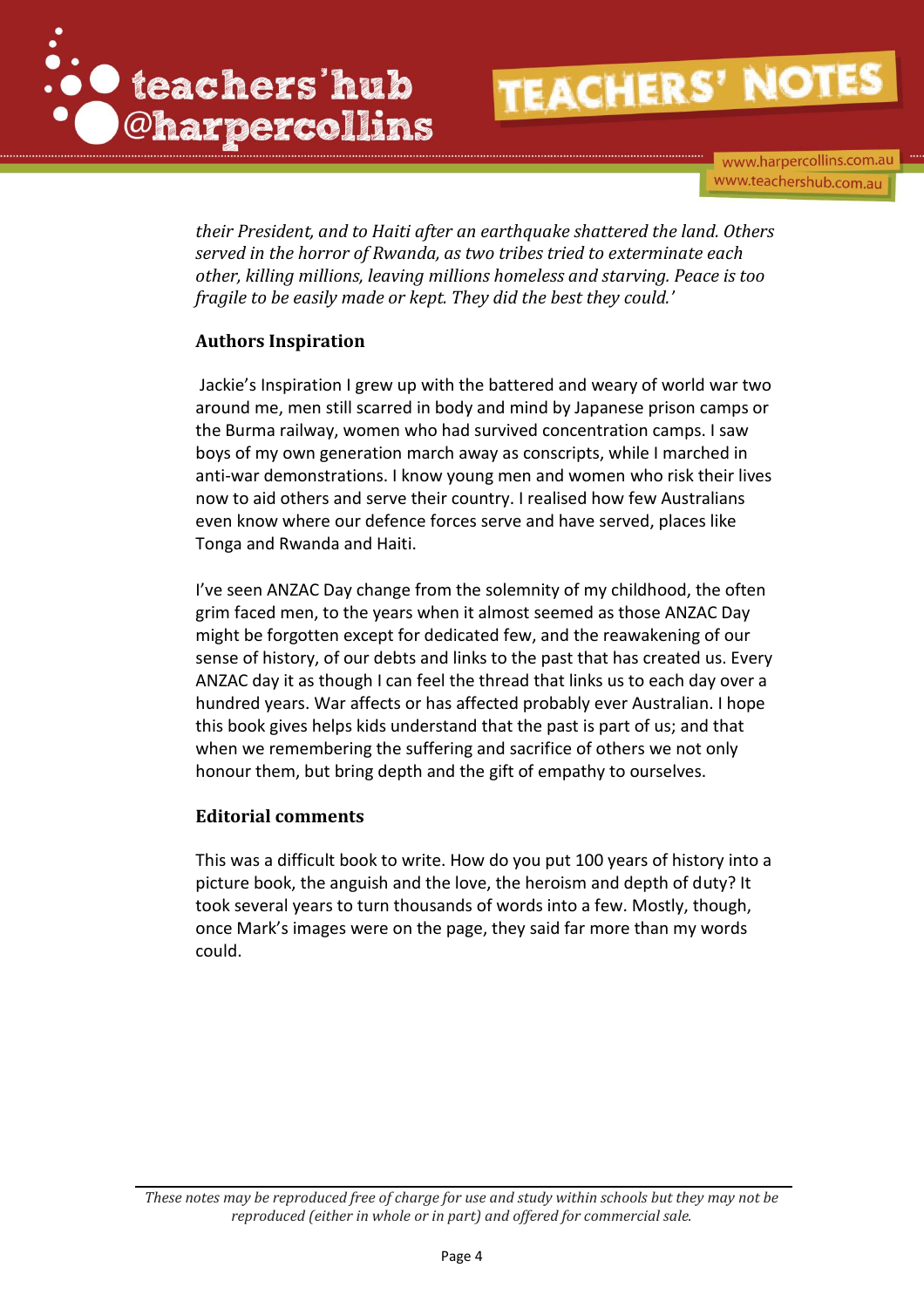

www.harpercollins.com.au www.teachershub.com.au

#### **The Illustrations:**

How Mark interpreted his task:-

When children read A Day to Remember, my main hope is that they feel a sense of pride in the sacrifices our forefathers made, and many of our loved ones are still making today. Many of the ANZACs who fought here and overseas in all the wars in which we have been involved, risked their lives so that we could share a life of freedom and a sense of hope for the future. They were and are ordinary men and women — sometimes just children as my grandfather was in WW1. They get caught up in extraordinary times, and simply do what has to be done. They may not all be heroes, because for every soldier fighting at the front, there are hundreds of others working to make sure they have everything they need to stay there, and stay alive. The nurses, runners, cooks and medics, to name just a few, are often in as much danger as the soldier in the battle. We celebrate ANZAC Day for all of them.

Almost all our family stories touch on war at some stage. It is a fact of human history. My father was a pilot in the RAAF when the Second World War ended. He then served in Japan, Papua New Guinea and Vietnam. My grandfather was a 'boy soldier' in the First World War. He was only 16 when he was sent to fight in France in the Battle of Bullecourt. He was wounded in that disastrous battle and went on to fight in the Second World War, and somehow survived that war as well. His brother Ernest was wounded in Palestine in the same war. But my family story is not unlike many others.

The ANZACs fight for, and with, people from many other lands. From Timor Leste to Afghanistan, from the Solomon Islands to the Middle East, where our soldiers are still a part of Operation Paladin with the UN peacekeeping forces. It is the longest ongoing operation involving our soldiers, going back to 1956. I have used over one hundred images in the illustrations. Many are quite personal, like the illustration of my father on the Vietnam pages. It was based on the only photo that exists of his service in Vietnam. He sent Mum a letter with it in 1968, saying, among other things, that he was okay, but had recurring stomach pains. We didn't know it at the time, but it was the beginning of cancer. I tell this story now, because we all have stories of the personal sacrifices that our loved ones have made. I can sit here now and write this, happy in the knowledge that my children and grandchildren are safe, and face a life of freedom and opportunity because of what they did, and are still doing today.

*These notes may be reproduced free of charge for use and study within schools but they may not be reproduced (either in whole or in part) and offered for commercial sale.*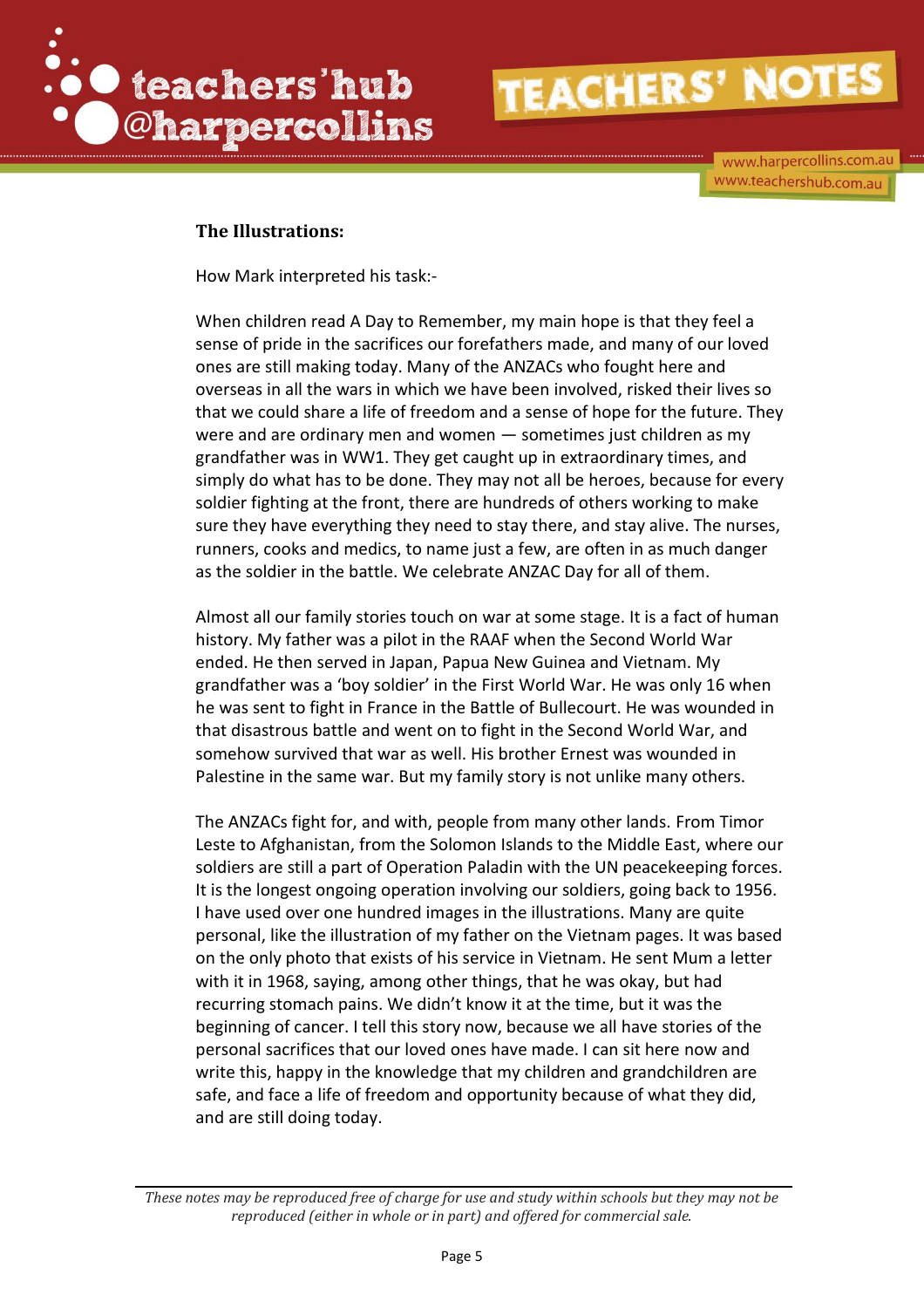

www.harpercollins.com.au www.teachershub.com.au

It was an absolute pleasure working with Jackie French on A Day to Remember. Jackie is one of my favourite writers, and all of her work resonates strongly with children. When I first read the manuscript, I was inspired with her ability to tell such a monumental story in simple language, so that children of all ages would understand it. I saw it as a personal challenge to match her beautiful narrative style with images that complemented them, as well as adding a visual narrative of my own. I hope I have succeeded in some small way.

All of the illustrations throughout have direct reference to actual events. I also try to bring to life the little things in a story, like the soldiers with feet wrapped in cloth to muffle their footsteps; and the Ghost rifles, set up to shoot after the soldiers had left during the Vietnam War. Many became refugees after the war and are now living in Australia. My mother served in the RAAF during WW2. Her job was typing the letters to loved ones when a soldier was killed. We don't think of the affect little things like that have on people. Each letter she typed was about a person who left behind loved ones, parents, sons, wives, husbands and daughters. In our book, we pay tribute to all of them.

Hopefully, this book will inspire students to read more widely about the ANZAC legend and the conflicts we have been involved in throughout our short history. Hopefully children will also research their own family histories and see where their own stories lead. My hope is also that people see our book for what it essentially is, a tribute to bravery, endurance, determination, and the power of human love and hope

#### **Illustration technique**

I started all the paintings in grey-lead pencil or charcoal pencil on paper, and left some of those as they were throughout the book. I simply glued them down onto canvas on some pages.

The cover is acrylic paint on primed canvas, and features my son and my granddaughter. The painting on page 22-23 of the beach at Gallipoli is also acrylic on canvas. The title page is the original sketch I did at the Frankston Anzac day Parade in 1998. Page 11 is also pencil on paper.

All the others are mixed media. I mostly start with a pencil drawing, adding a background wash in the theme colour I have chosen for each page. This is blue for pages 4-5 and 20- 21, yellow ochre for pages 6-7 and 24-25 and army

*These notes may be reproduced free of charge for use and study within schools but they may not be reproduced (either in whole or in part) and offered for commercial sale.*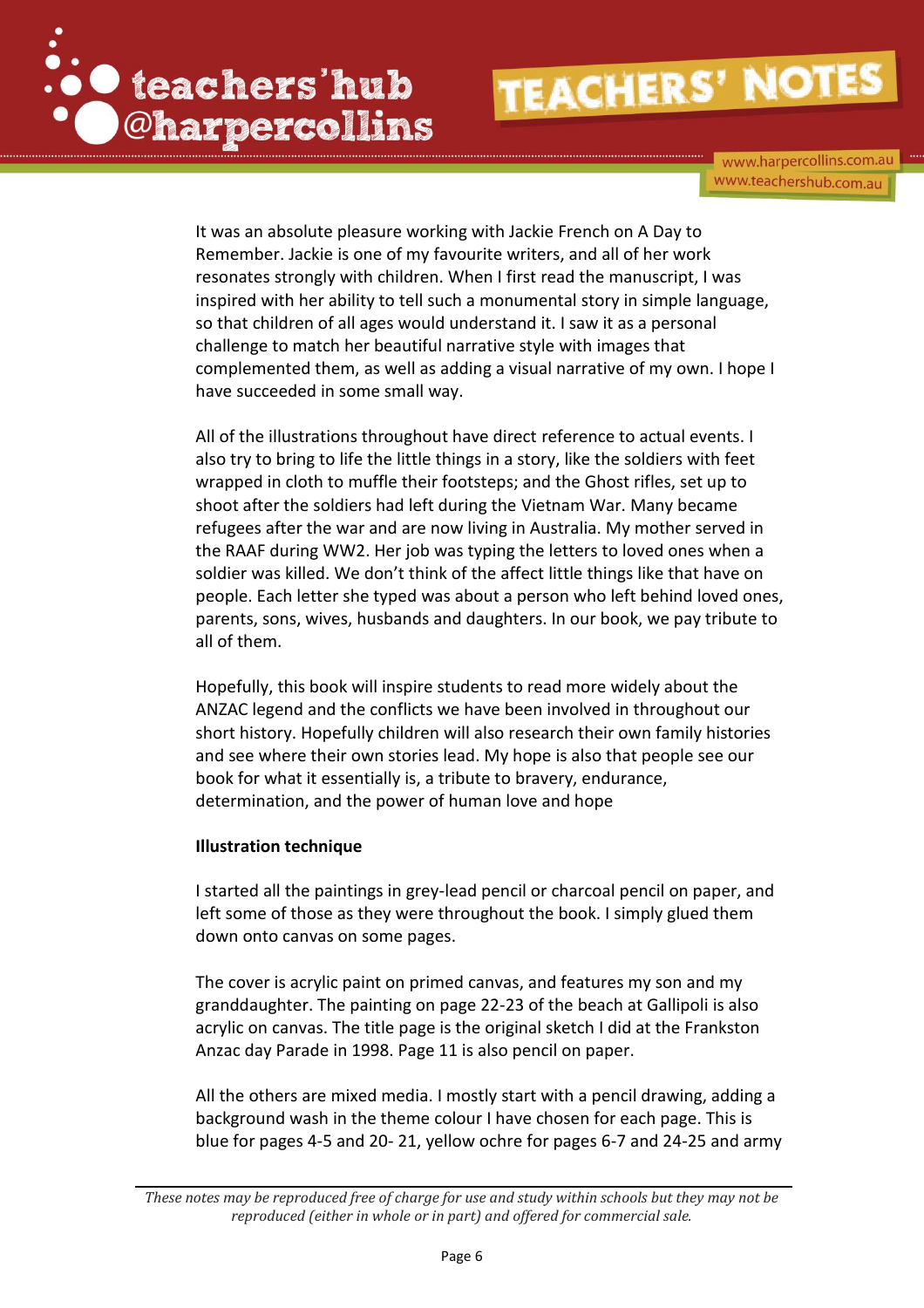

www.harpercollins.com.au www.teachershub.com.au

green for the Vietnam pages and pages 26-27. When the whole book is blocked in like that, I add acrylic or Derwent pencil for detail and texture (I like working in pencil for some reason). I then add more Pelican ink washes to build up the colour where needed, or coloured biro work where I need more detail or contrast. Some of the small canvas paintings or pencil drawings throughout the book are done as studies, but if they work out, I paste them onto the final art. There is no Photoshop work. It is all drawing, paint and paste (a lot of glue goes into each book).

#### **Educational applicability**

*A Day to Remember* is suitable for students from seven years old to adult, though each age will see and understand the text in different ways. Young children may just see a glimpse of their 'Pa' or Uncle or even their family's ties in the book. Older students will follow the themes and conflicts.

#### THEMES

- The change in Australians' attitude to both war and Anzac day in the past 100 years
- The history of Australian conflicts from 1915 to the present day –
- The change in Australian society from 1915. In 1914 Australians ran singing n cheering through the streets when war was declared. How has out attitude to war changed? Have we become a nation who can empathize with others, with different beliefs and values? How do we see 'enemies' today?
- The role of Australia's defence forces have changes in the past 10 years, from 'defending the British empire' to a greater emphasis on peace keeping and humanitarian roles. Students could discuss how the media portray the role of the defence forces, often focusing on an almost Hollywood ideal of warfare in the major areas of conflict while neglecting the major peacekeeping roles Australia is active in. is this the choice of the media or the deliberate government policy? Older students might compare the way Australian media cover the work of our armed forces with the coverage in Great Britain and the USA.
- Who suffers in war? Battlefields are often where people are trying to survive. What effect does war have on the people who fight wars, and those who are caught up in them?
- What are the environmental effects of war?
- Refugees: what is the United Nations definition of a refugee? What are Australians international obligations to refugees? How many

*These notes may be reproduced free of charge for use and study within schools but they may not be reproduced (either in whole or in part) and offered for commercial sale.*